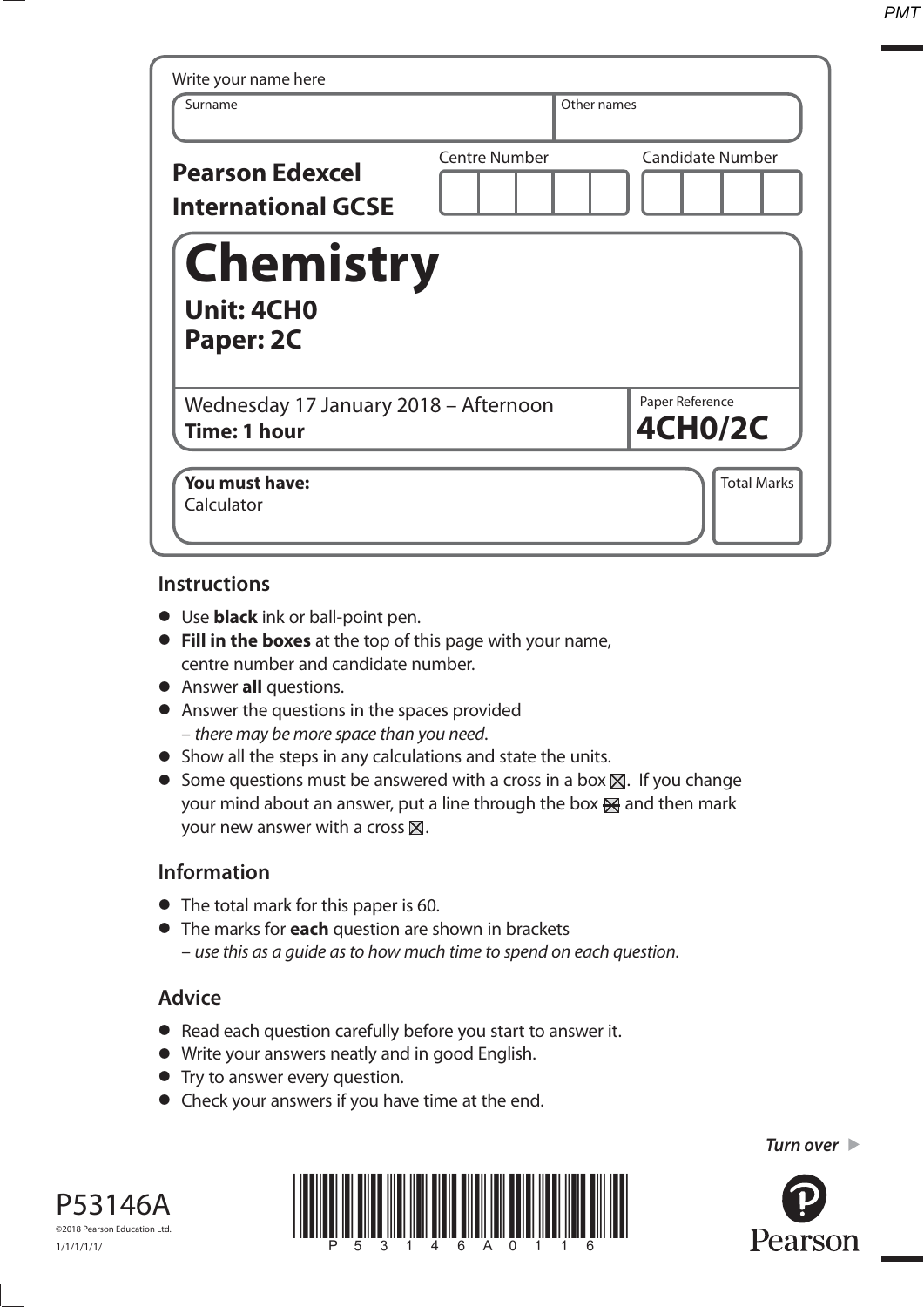**DO NOTWRITE IN THIS AREA** 

*PMT*

**TO NOT WRITE IN THE IN THIS AREA DO NOT WRITE IN THIS AREA DO NOT WRITE IN THIS AREA DO NOT WRITE IN THIS AREA DO NOT WRITE IN THE INTERNATIONAL CONTINUES. THE INTERNATIONAL CONTINUES IN THE INTERNATIONAL CONTINUES. DOOMOTIVE TENNER AREA** 

**DOOKOTAM EERINGSTER** 

| Relative atomic<br>mass | Symbol | Name | Atomic number |
|-------------------------|--------|------|---------------|

| Key | Relative atomic<br>mass | Symbol | Name |  |
|-----|-------------------------|--------|------|--|
|     |                         |        |      |  |

|                                                                                                                                                                                                                                                                                                                                                                                                                        |                              | $8 \frac{1}{2} \frac{1}{8} \frac{1}{8} \frac{1}{8} \frac{1}{8} \frac{1}{8} \frac{1}{8} \frac{1}{8} \frac{1}{8} \frac{1}{8} \frac{1}{8} \frac{1}{8} \frac{1}{8} \frac{1}{8} \frac{1}{8} \frac{1}{8} \frac{1}{8} \frac{1}{8} \frac{1}{8} \frac{1}{8} \frac{1}{8} \frac{1}{8} \frac{1}{8} \frac{1}{8} \frac{1}{8} \frac{1}{8} \frac{1}{8} \frac{1}{8} \frac{1}{8} \frac{1}{8} \frac{1}{8} \frac$ |                                     |
|------------------------------------------------------------------------------------------------------------------------------------------------------------------------------------------------------------------------------------------------------------------------------------------------------------------------------------------------------------------------------------------------------------------------|------------------------------|-----------------------------------------------------------------------------------------------------------------------------------------------------------------------------------------------------------------------------------------------------------------------------------------------------------------------------------------------------------------------------------------------|-------------------------------------|
|                                                                                                                                                                                                                                                                                                                                                                                                                        | 55<br>Mrn<br>Manganese<br>25 | $\begin{tabular}{c c} 99 \\ \hline \textbf{Te} & \textbf{Te} \\ \textbf{Te} & \textbf{He} \\ \textbf{He} & \textbf{He} \\ \textbf{He} & \textbf{He} \\ \textbf{He} & \textbf{He} \\ \end{tabular}$                                                                                                                                                                                            |                                     |
|                                                                                                                                                                                                                                                                                                                                                                                                                        |                              |                                                                                                                                                                                                                                                                                                                                                                                               |                                     |
|                                                                                                                                                                                                                                                                                                                                                                                                                        |                              |                                                                                                                                                                                                                                                                                                                                                                                               |                                     |
|                                                                                                                                                                                                                                                                                                                                                                                                                        |                              | $\left\  \begin{array}{c} \frac{48}{1100} \\ \frac{1}{200} \\ \frac{1}{200} \\ \frac{1}{200} \\ \frac{1}{200} \\ \frac{1}{200} \\ \frac{1}{200} \\ \frac{1}{200} \\ \frac{1}{200} \\ \frac{1}{200} \\ \frac{1}{200} \\ \frac{1}{200} \\ \frac{1}{200} \\ \frac{1}{200} \\ \frac{1}{200} \\ \frac{1}{200} \\ \frac{1}{200} \\ \frac{1}{200} \\ \frac{1}{200} \\ \frac{1}{200} \\ \frac{1}{20$  |                                     |
|                                                                                                                                                                                                                                                                                                                                                                                                                        |                              | 45<br>SCS SCS 21<br>89<br>$\frac{1}{2}$<br>89<br>$\frac{1}{2}$<br>139<br>139<br>130<br>140<br>157<br>57                                                                                                                                                                                                                                                                                       | $227$<br>AC<br>Actinium<br>Actinium |
| $\begin{array}{ c c c c c c c c } \hline \circ & \mathbf{G} & \mathbf{G} & \mathbf{G} & \mathbf{G} & \mathbf{G} & \mathbf{G} & \mathbf{G} & \mathbf{G} & \mathbf{G} & \mathbf{G} & \mathbf{G} & \mathbf{G} & \mathbf{G} & \mathbf{G} & \mathbf{G} & \mathbf{G} & \mathbf{G} & \mathbf{G} & \mathbf{G} & \mathbf{G} & \mathbf{G} & \mathbf{G} & \mathbf{G} & \mathbf{G} & \mathbf{G} & \mathbf{G} & \mathbf{G} & \math$ |                              |                                                                                                                                                                                                                                                                                                                                                                                               | $\frac{28}{126}$                    |

က

 $\sim$ 

S

 $\circ$ 

 $8 \frac{95}{2} = 9 \frac{1}{2} \left| 3 \frac{1}{2} \frac{1}{2} \frac{1}{2} \frac{1}{2} \frac{1}{2} \frac{1}{2} \frac{1}{2} \frac{1}{2} \frac{1}{2} \frac{1}{2} \frac{1}{2} \frac{1}{2} \frac{1}{2} \frac{1}{2} \frac{1}{2} \frac{1}{2} \frac{1}{2} \frac{1}{2} \frac{1}{2} \frac{1}{2} \frac{1}{2} \frac{1}{2} \frac{1}{2} \frac{1}{2} \frac{1}{2} \frac{1}{2} \frac{1}{2} \frac{1}{2}$ 

 $F = \frac{1}{2}$ <br>  $F = \frac{1}{2}$ <br>  $F = \frac{1}{2}$ <br>  $F = \frac{1}{2}$ <br>  $F = \frac{1}{2}$ <br>  $F = \frac{1}{2}$ <br>  $F = \frac{1}{2}$ <br>  $F = \frac{1}{2}$ <br>  $F = \frac{1}{2}$ <br>  $F = \frac{1}{2}$ <br>  $F = \frac{1}{2}$ <br>  $F = \frac{1}{2}$ <br>  $F = \frac{1}{2}$ <br>  $F = \frac{1}{2}$ <br>  $F = \frac{1}{2}$ <br>  $F = \frac{1}{2}$ <br>  $F = \frac{1}{2}$ <br>

 $\begin{tabular}{|c|c|c|c|c|} \hline & \multicolumn{1}{|c|}{3} & \multicolumn{1}{|c|}{5} & \multicolumn{1}{|c|}{5} & \multicolumn{1}{|c|}{5} & \multicolumn{1}{|c|}{5} & \multicolumn{1}{|c|}{5} & \multicolumn{1}{|c|}{5} & \multicolumn{1}{|c|}{5} & \multicolumn{1}{|c|}{5} & \multicolumn{1}{|c|}{5} & \multicolumn{1}{|c|}{5} & \multicolumn{1}{|c|}{5} & \multicolumn{1}{|c|}{5} & \multicolumn{1}{|c|}{5} & \mult$ 

 $\begin{array}{|l|l|l|l|}\hline \texttt{r} & \texttt{m0} & \texttt{m1} & \texttt{m2} \\ \hline \texttt{m0} & \texttt{m1} & \texttt{m2} & \texttt{m2} & \texttt{m3} \\ \hline \texttt{m2} & \texttt{m3} & \texttt{m4} & \texttt{m5} & \texttt{m5} \\ \hline \texttt{m3} & \texttt{m4} & \texttt{m5} & \texttt{m5} & \texttt{m6} \\ \hline \texttt{m4} & \texttt{m5} & \texttt{m5} & \texttt{m6} & \texttt{m7} &$ 

 $\begin{array}{c|c|c|c|c} \text{55} & \text{56} & \text{57} & \text{58} \\ \text{57} & \text{58} & \text{58} & \text{58} & \text{58} \\ \text{58} & \text{58} & \text{58} & \text{58} & \text{58} \\ \text{59} & \text{59} & \text{59} & \text{58} & \text{58} \\ \text{59} & \text{59} & \text{59} & \text{58} & \text{58} \\ \text{59} & \text{59} & \text{59} & \text{58} & \text{58} \\ \text$ 

59<br>
Nii<br>
Nickel<br>
28<br>
106<br>
Platform<br>
46<br>
19<br>
Platform<br>
Platform

 $\left| \begin{array}{ccc} 0 & 0 & 0 \\ 0 & 0 & 0 \\ 0 & 0 & 0 \end{array} \right|$  is  $\left| \begin{array}{c} 0 & 0 \\ 0 & 0 \\ 0 & 0 \end{array} \right|$  is  $\left| \begin{array}{c} 0 & 0 \\ 0 & 0 \\ 0 & 0 \end{array} \right|$ 

 $\frac{4}{10}$   $\frac{4}{10}$   $\frac{10}{10}$   $\frac{10}{10}$ 

 $\circ$ 

 $\overline{D}$ 

Ø

LΩ

 $\vec{v}$ 

ო

Group

 $\mathbf{\Omega}$ 

Period

 $T$   $\pm \frac{1}{2}$ 

THE PERIODIC TABLE

| ٠<br>۰. |  |  |
|---------|--|--|
|         |  |  |
|         |  |  |
|         |  |  |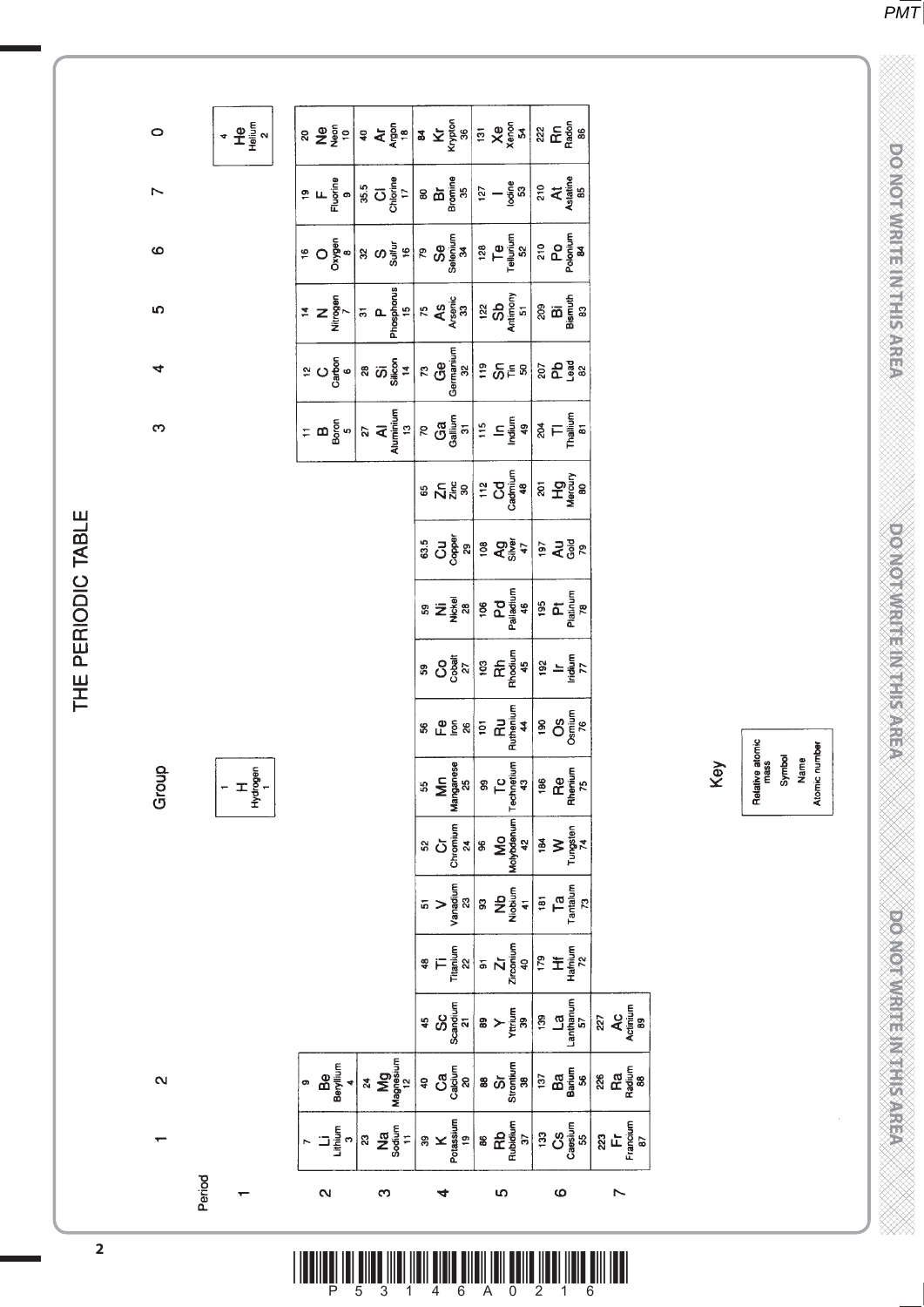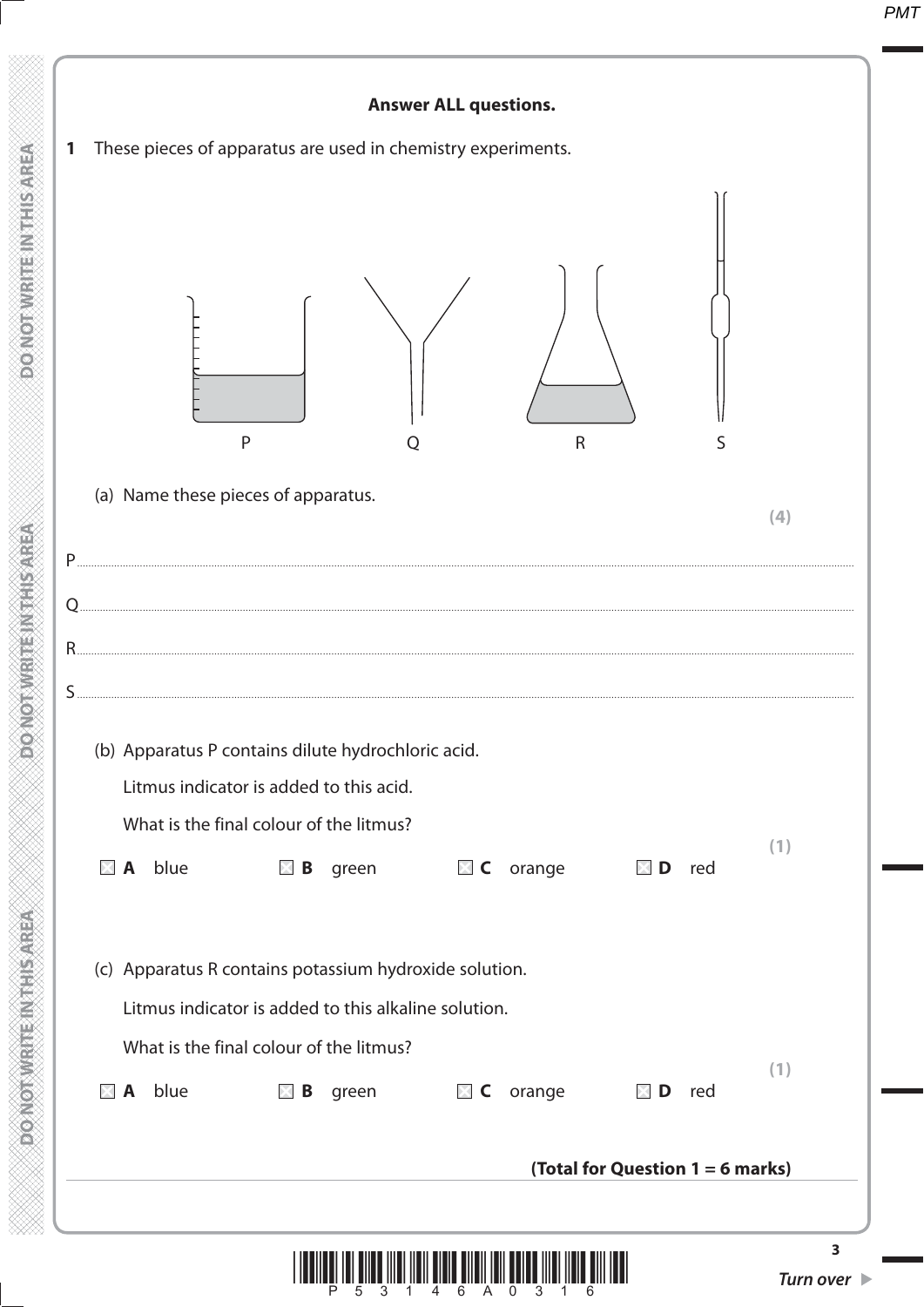$P\overline{MT}$ 

| The diagram shows an atom of lithium with atomic number 3 and mass number of 6.<br>F<br>Ε                        |     |
|------------------------------------------------------------------------------------------------------------------|-----|
| (a) Name the particle labelled E.                                                                                | (1) |
| (b) Name the part of the atom labelled F.                                                                        | (1) |
| (c) Name the two types of particle found in part F.                                                              | (2) |
|                                                                                                                  |     |
| $\overline{\mathbf{4}}$<br><u> I TERTIERI TET RITER TITRI TIRIT RIBIR RITETI TETI RETI RIBET TIRIR RITI TERT</u> |     |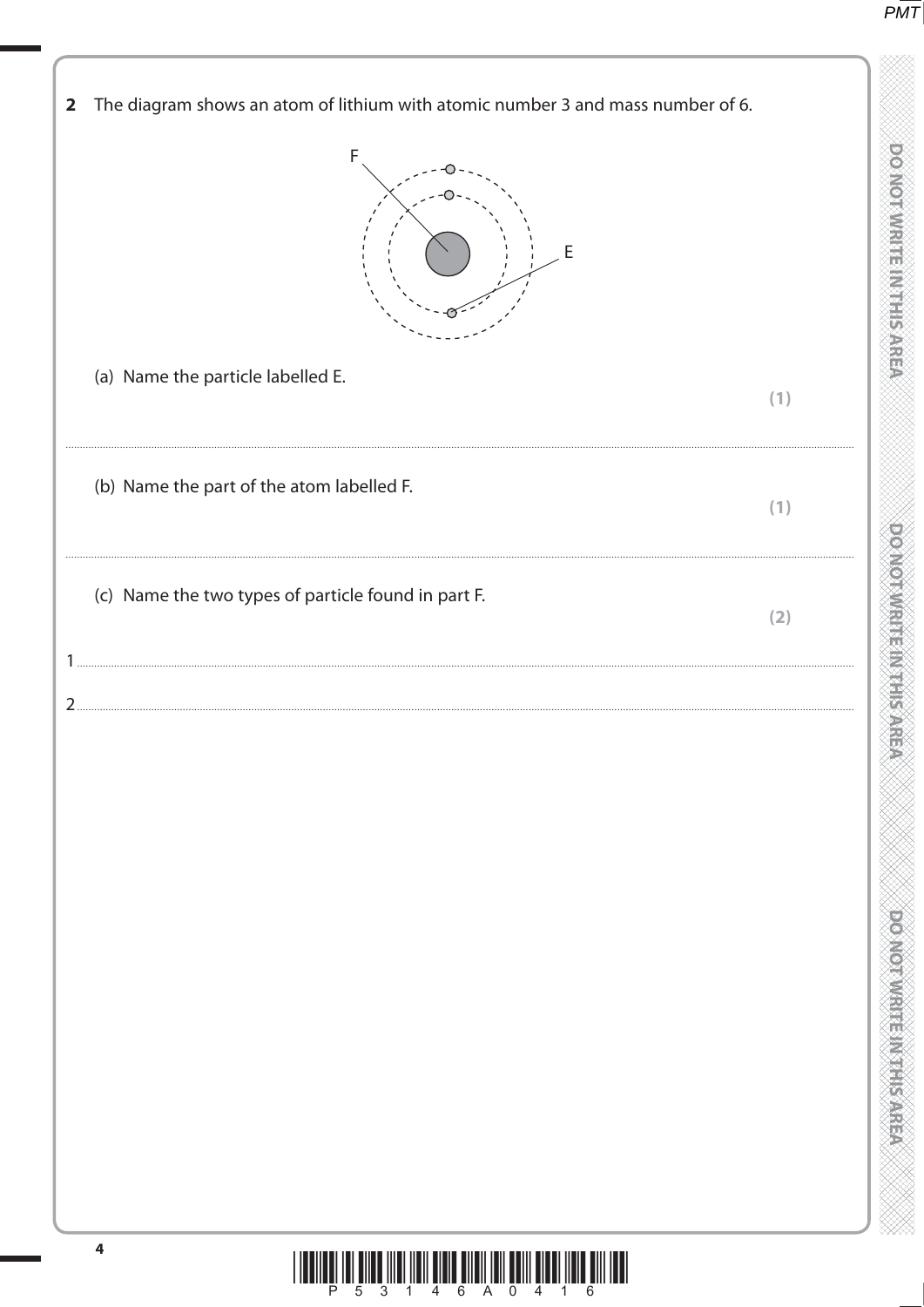(d) Another type of lithium atom has atomic number 3 and mass number 7. (i) State the name given to atoms with the same atomic number but different mass numbers. **(1)** .................................................................................................................................................................................................................................................................................... (ii) Draw a diagram to show the arrangement of electrons in an atom of lithium with atomic number 3 and mass number 7. **(1)** (e) A sample of lithium contains 92.5% of atoms with mass number 7 and 7.5% of atoms with mass number 6. Calculate the relative atomic mass of lithium. **(2)** relative atomic mass = ....................................................... **(Total for Question 2 = 8 marks)**

 $\begin{array}{c} \begin{array}{c} \rule{0pt}{14pt}\\ \rule{0pt}{14pt}\\ \rule{0pt}{14pt}\\ \rule{0pt}{14pt}\\ \rule{0pt}{14pt}\\ \rule{0pt}{14pt}\\ \rule{0pt}{14pt}\\ \rule{0pt}{14pt}\\ \rule{0pt}{14pt}\\ \rule{0pt}{14pt}\\ \rule{0pt}{14pt}\\ \rule{0pt}{14pt}\\ \rule{0pt}{14pt}\\ \rule{0pt}{14pt}\\ \rule{0pt}{14pt}\\ \rule{0pt}{14pt}\\ \rule{0pt}{14pt}\\ \rule{0pt}{14pt}\\ \rule{0pt}{14pt}\\ \rule{0pt}{14pt}\\ \rule{0pt}{$ 

 **DO NOT WRITE IN THIS AREA DO NOT WRITE IN THIS AREA DO NOT WRITE IN THIS AREA DO NOT WRITE IN THIS AREA DO NOT WRITE IN THIS AREA DO NOT WRITE IN THIS AREA DO NOT WRITE IN THE INTEGRATION CONTINUES. A BASE OF THE UPPER T** 

**MONOTHERNESS NEWSPAPER** 

**DO NOT WRITEIN THSAREA** 

**DONOTWRITEINTHSMREA**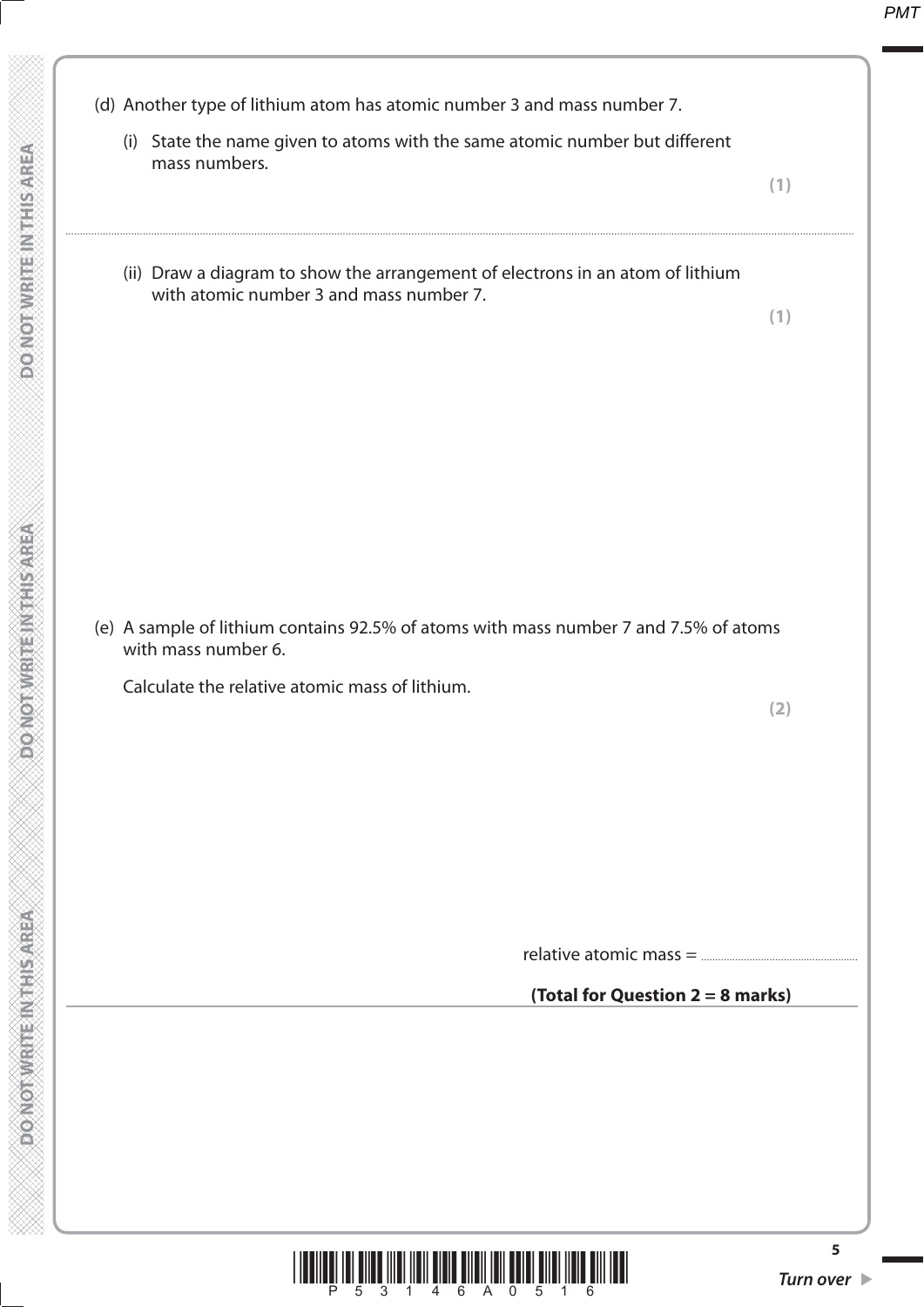- **3** A student is provided with a solution of dilute sulfuric acid and a solution of sodium hydroxide. The student does a titration using  $25.0 \text{ cm}^3$  of the sodium hydroxide solution. She adds the acid from a burette.
	- (a) Which type of reaction occurs between dilute sulfuric acid and sodium hydroxide?
	- **A** displacement
	- **B** neutralisation
	- **C** precipitation
	- **D** redox
	- (b) The diagram shows the student's burette readings for the titration.



(i) Use the readings to complete the table, giving all values to the nearest 0.05 cm<sup>3</sup>.

**(3)**

**(1)**

| burette reading after adding acid       |  |
|-----------------------------------------|--|
| burette reading before adding acid      |  |
| volume in cm <sup>3</sup> of acid added |  |
|                                         |  |

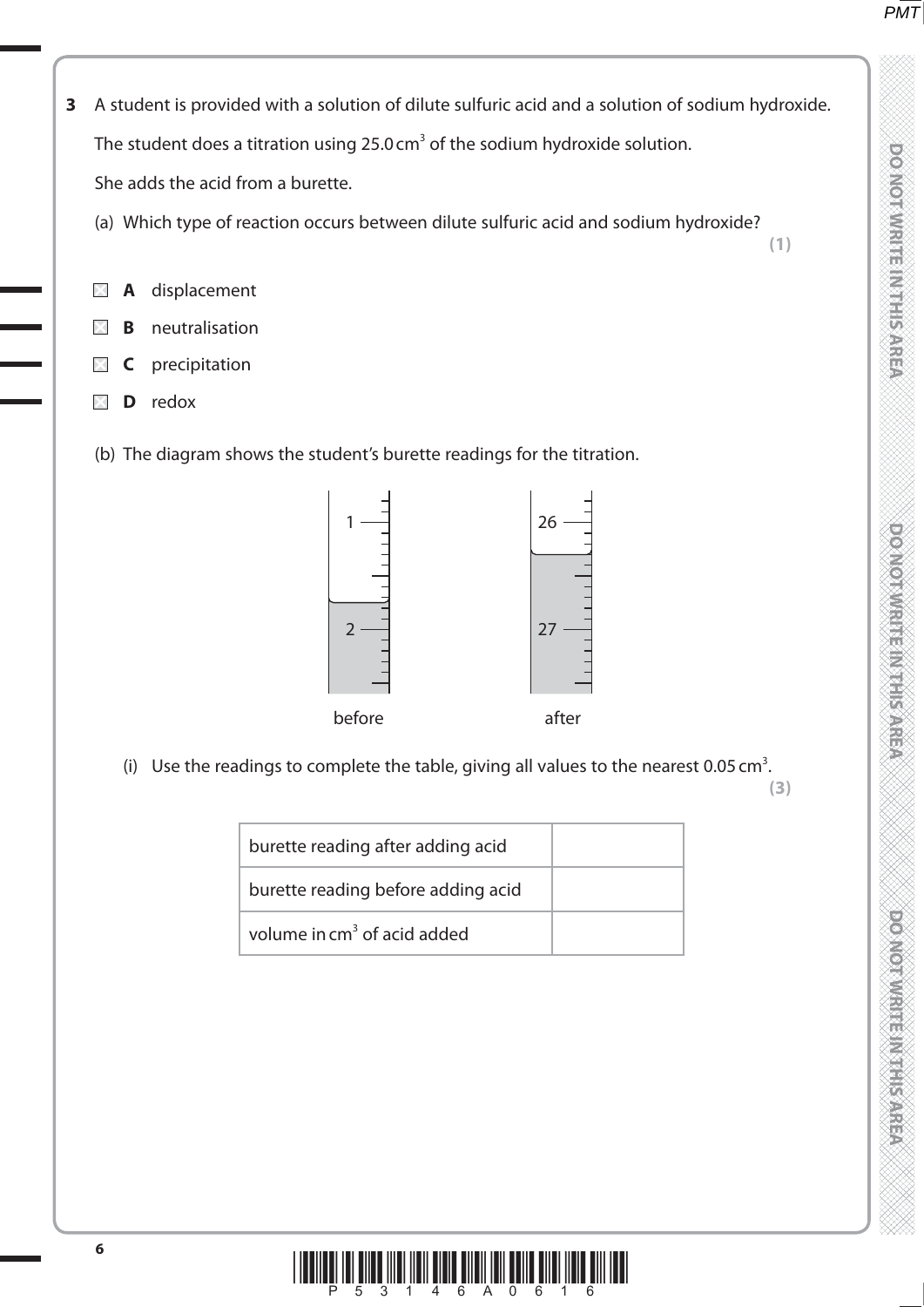| (ii) Explain why the student needs to repeat the titration in order to obtain a<br>reliable value for the volume of acid required to react exactly with 25.0 cm <sup>3</sup> of<br>sodium hydroxide solution. | (2) |
|---------------------------------------------------------------------------------------------------------------------------------------------------------------------------------------------------------------|-----|
|                                                                                                                                                                                                               |     |
|                                                                                                                                                                                                               |     |
| (Total for Question 3 = 6 marks)                                                                                                                                                                              |     |
|                                                                                                                                                                                                               |     |
|                                                                                                                                                                                                               |     |
|                                                                                                                                                                                                               |     |
|                                                                                                                                                                                                               |     |
|                                                                                                                                                                                                               |     |
|                                                                                                                                                                                                               |     |

**DONOT WRITE IN THIS AREA** 

DO NOT WRITE IN THIS AREA

**DO NOT WEITE IN THIS AREA** 



 $\overline{z}$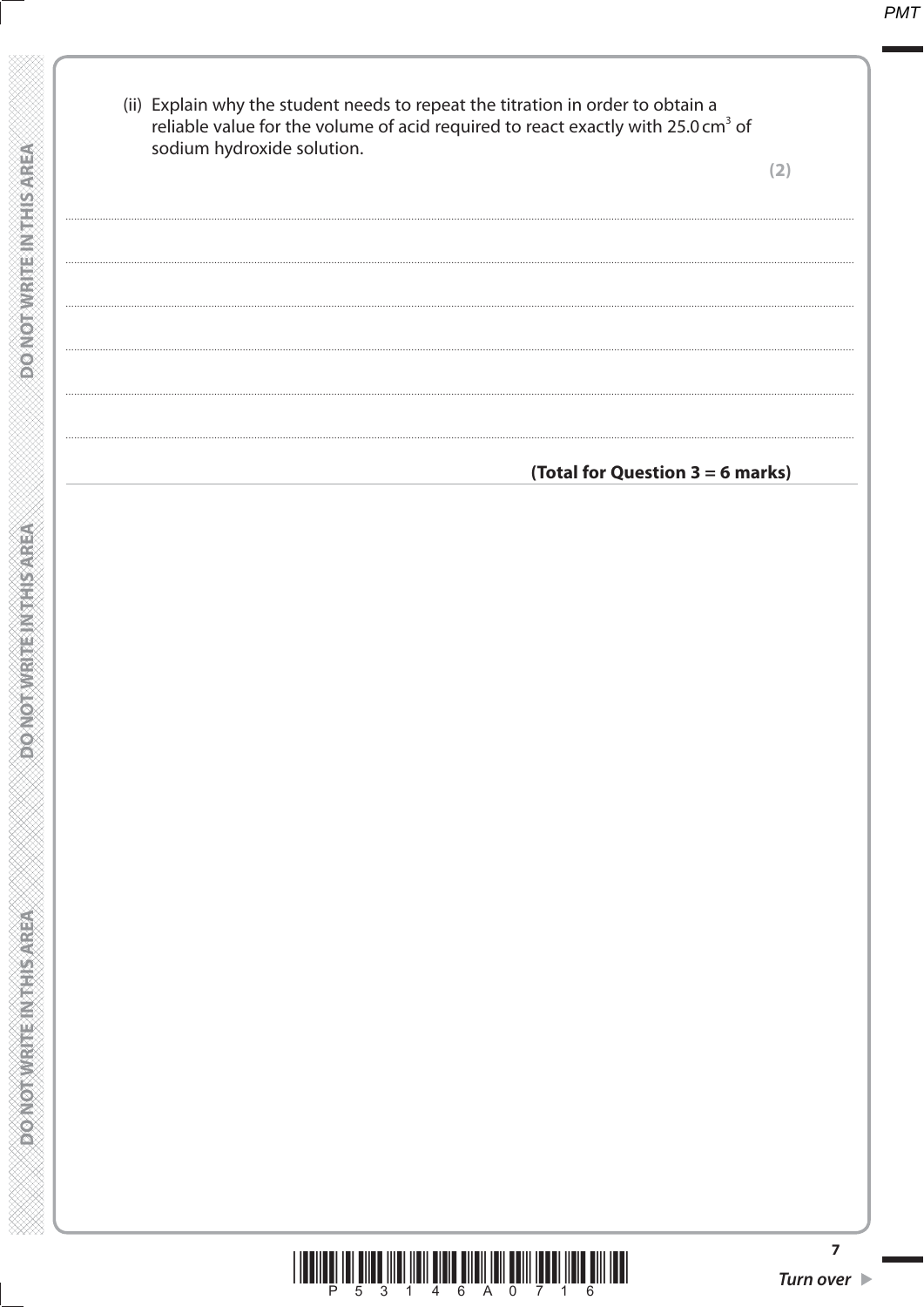**DONOTWRITE IN THIS AREA** 

**DOMORATION IS NOT THE STATE** 

**DO NOTIVIES IN THE REAL** 

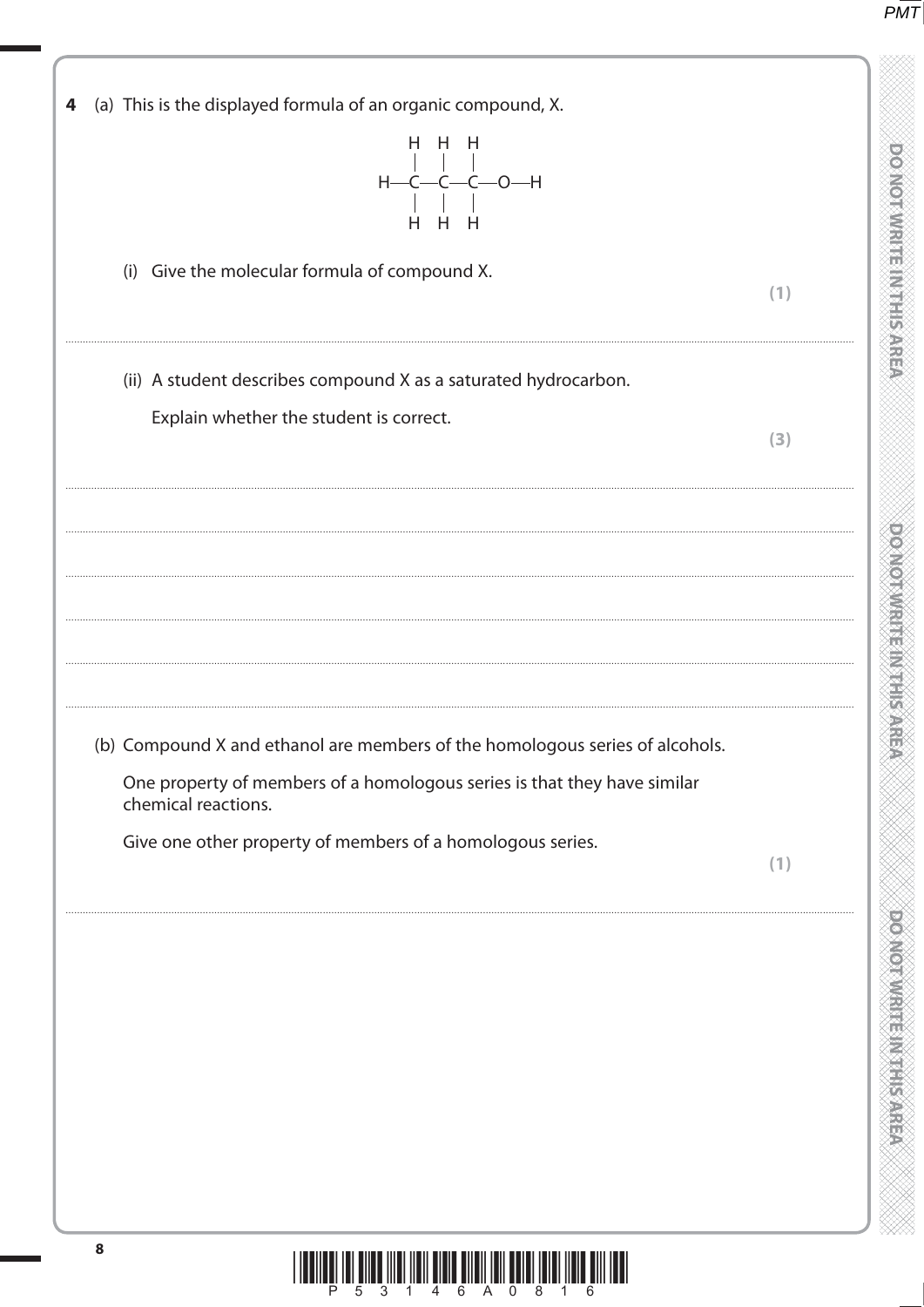(c) This apparatus is used for a dehydration reaction using compound X. This reaction is similar to the dehydration reaction of ethanol. mineral wool soaked in compound X aluminium oxide gas Y  $\circ$  $\circ$  $\circ$ heat  $\begin{array}{|c|c|c|c|}\hline \text{``} & \multicolumn{1}{|c|}{\text{``}} & \multicolumn{1}{|c|}{\text{``}} & \multicolumn{1}{|c|}{\text{``}} & \multicolumn{1}{|c|}{\text{``}} & \multicolumn{1}{|c|}{\text{``}} & \multicolumn{1}{|c|}{\text{``}} & \multicolumn{1}{|c|}{\text{``}} & \multicolumn{1}{|c|}{\text{``}} & \multicolumn{1}{|c|}{\text{``}} & \multicolumn{1}{|c|}{\text{``}} & \multicolumn{1}{|c|}{\text{``}} & \multicolumn{$  The reaction produces gas Y and one other product. (i) State the purpose of the aluminium oxide. **(1)** .................................................................................................................................................................................................................................................................................... (ii) State a property of gas Y that allows it to be collected over water. **(1)** .................................................................................................................................................................................................................................................................................... (iii) Give a reason why the first sample of gas Y collected is not pure. **(1)** .................................................................................................................................................................................................................................................................................... (iv) Complete the equation for the dehydration reaction showing the displayed formula of gas Y and the molecular formula of the other product. **(2)** H H H  $H$ —C—C—C—O—H  $\rightarrow$ H H H (v) Give the name of gas Y. **(1)** .................................................................................................................................................................................................................................................................................... **(Total for Question 4 = 11 marks)**

**\* F**  $\int\limits_{0}^{1}\prod\limits_{0}^{1}\prod\limits_{0}^{1}\prod\limits_{0}^{1}\prod\limits_{1}^{1}\prod\limits_{0}^{1}\prod\limits_{0}^{1}\prod\limits_{0}^{1}\prod\limits_{0}^{1}\prod\limits_{0}^{1}\prod\limits_{0}^{1}\prod\limits_{0}^{1}\prod\limits_{0}^{1}\prod\limits_{0}^{1}\prod\limits_{0}^{1}\prod\limits_{0}^{1}\prod\limits_{0}^{1}\prod\limits_{0}^{1}\prod\limits_{0}^{1}\prod\limits_{0}^{1}\prod\limits_{0}^{1}\prod\limits_{0}^{1}\prod\limits_{0}^{1}\prod\limits_{0$ 

**PONOTWRITENTHISAREA** 

**9**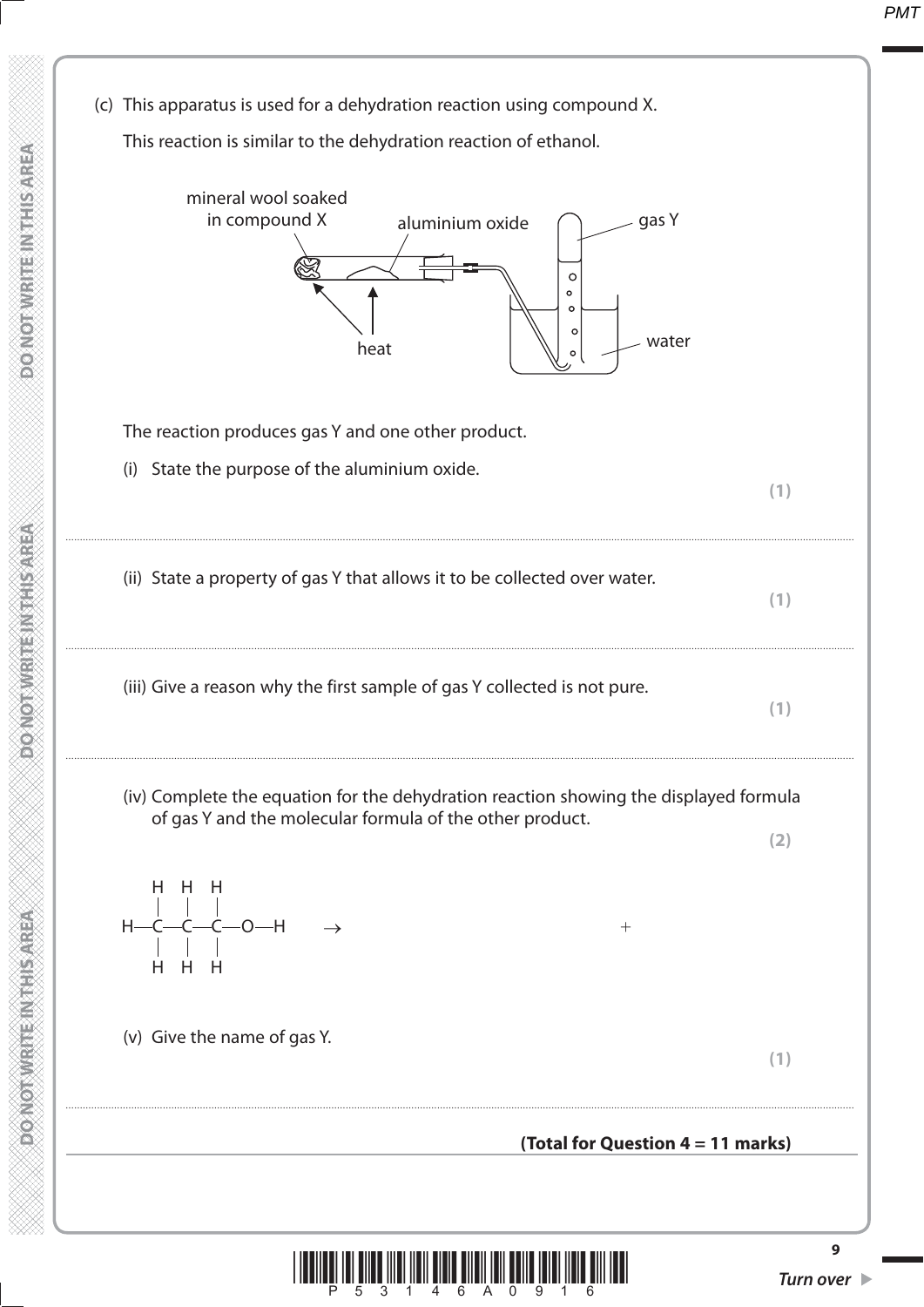| 5 |                                                                                                       | Chromium is a shiny metal that has many uses. |                                                                                          |     |  |  |  |  |  |
|---|-------------------------------------------------------------------------------------------------------|-----------------------------------------------|------------------------------------------------------------------------------------------|-----|--|--|--|--|--|
|   | Most chromium is extracted from the ore chromite, FeCr <sub>2</sub> O <sub>4</sub>                    |                                               |                                                                                          |     |  |  |  |  |  |
|   | (a) Complete the table by giving the names of the elements in FeCr <sub>2</sub> O <sub>4</sub><br>(1) |                                               |                                                                                          |     |  |  |  |  |  |
|   |                                                                                                       | <b>Chemical symbol</b>                        | <b>Name of element</b>                                                                   |     |  |  |  |  |  |
|   |                                                                                                       | Fe                                            |                                                                                          |     |  |  |  |  |  |
|   |                                                                                                       | Cr                                            |                                                                                          |     |  |  |  |  |  |
|   |                                                                                                       | $\circ$                                       |                                                                                          |     |  |  |  |  |  |
|   |                                                                                                       |                                               | (b) In the extraction process, chromite is converted into chromium(III) oxide, $Cr_2O_3$ |     |  |  |  |  |  |
|   |                                                                                                       | Chromium is made by this reaction             |                                                                                          |     |  |  |  |  |  |
|   |                                                                                                       |                                               | chromium oxide + aluminium $\rightarrow$ chromium + aluminium oxide                      |     |  |  |  |  |  |
|   | (i)                                                                                                   | Write a chemical equation for this reaction.  |                                                                                          | (2) |  |  |  |  |  |
|   |                                                                                                       | to the reactivity of aluminium.               | (ii) Explain what the reaction shows about the reactivity of chromium compared           | (2) |  |  |  |  |  |
|   |                                                                                                       |                                               |                                                                                          |     |  |  |  |  |  |
|   | as a redox reaction.                                                                                  |                                               | (iii) Explain why the reaction between chromium oxide and aluminium is described         | (2) |  |  |  |  |  |
|   |                                                                                                       |                                               |                                                                                          |     |  |  |  |  |  |
|   |                                                                                                       |                                               |                                                                                          |     |  |  |  |  |  |
|   |                                                                                                       |                                               |                                                                                          |     |  |  |  |  |  |
|   |                                                                                                       |                                               |                                                                                          |     |  |  |  |  |  |
|   |                                                                                                       |                                               |                                                                                          |     |  |  |  |  |  |

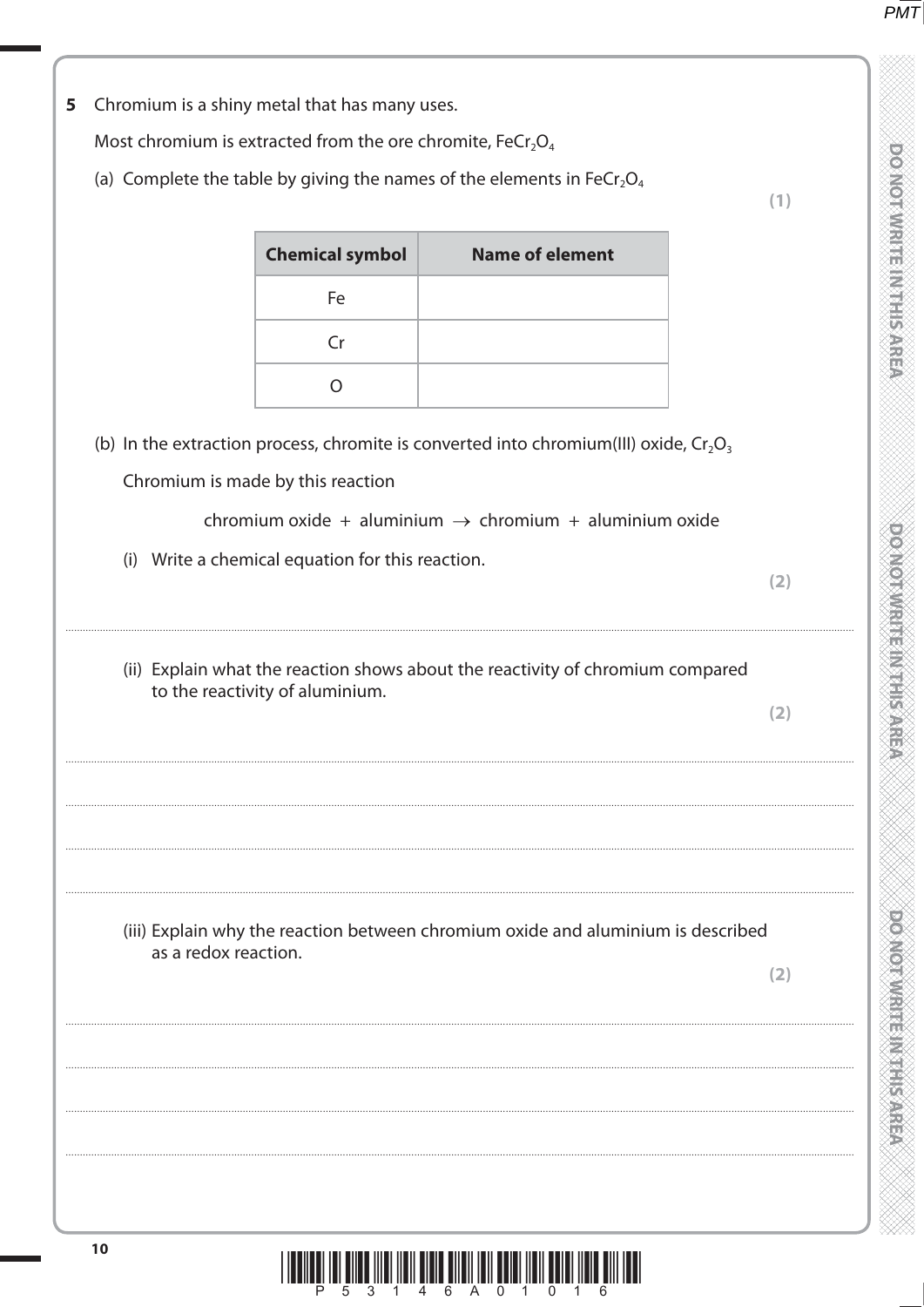(c) Chromium metal reacts with dilute hydrochloric acid to form hydrogen gas.

This apparatus is used to investigate the reaction.



The equation for the reaction is

 $Cr(s) + 2HCl(aq) \rightarrow CrCl<sub>2</sub>(aq) + H<sub>2</sub>(q)$ 

A student adds 0.13 g of a sample of chromium metal to excess dilute hydrochloric acid.

 (i) Calculate the maximum volume of hydrogen gas that the student could produce in this experiment at room temperature and pressure (rtp).

[molar volume of a gas is  $24$  dm<sup>3</sup> at rtp] at rtp] **(3)**

**11** k<mark>t</mark>i III **i**lli <sup>3</sup>1111 <sup>1</sup>1111 illi <sup>6</sup>1111 <sup>6</sup>1111 în li înri îmri <sup>5</sup>111 <sup>e</sup>n maximum volume = ....................................................... dm3 (ii) The student does the experiment at rtp and finds that the volume collected is less than the calculated maximum. Give two possible reasons for this. **(2)** (2)  $1 \quad \text{or} \quad$ .................................................................................................................................................................................................................................................................................... 2 ................................................................................................................................................................................................................................................................................ .................................................................................................................................................................................................................................................................................... **(Total for Question 5 = 12 marks)**

**TERMS BRITISHED**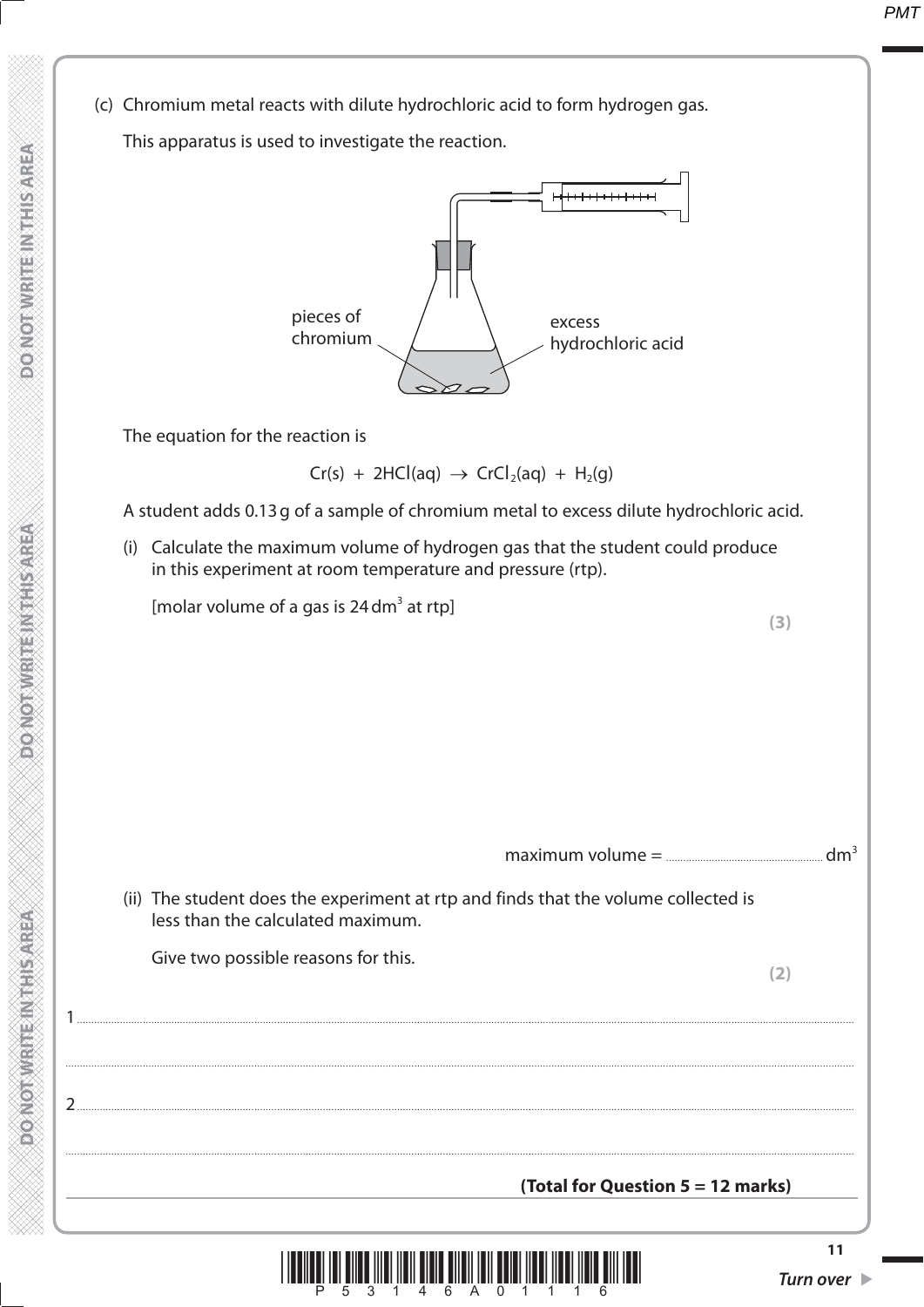| Lithium fluoride, LiF, and magnesium oxide, MgO, are ionic compounds.                   |     |
|-----------------------------------------------------------------------------------------|-----|
| (a) (i) Calculate the relative formula mass $(M_r)$ of MgO.                             | (1) |
|                                                                                         |     |
|                                                                                         |     |
| (ii) Give the formulae of the two ions in LiF.                                          |     |
|                                                                                         | (1) |
| and                                                                                     |     |
| (b) Explain why                                                                         |     |
| ionic compounds have high melting points<br>$\bullet$                                   |     |
| the melting point of magnesium oxide is much higher than the melting point<br>$\bullet$ |     |
| of lithium fluoride                                                                     | (4) |
|                                                                                         |     |
|                                                                                         |     |
|                                                                                         |     |
|                                                                                         |     |
|                                                                                         |     |
|                                                                                         |     |
|                                                                                         |     |
|                                                                                         |     |
|                                                                                         |     |
|                                                                                         |     |
|                                                                                         |     |
|                                                                                         |     |
|                                                                                         |     |
|                                                                                         |     |
|                                                                                         |     |
|                                                                                         |     |
|                                                                                         |     |
|                                                                                         |     |
|                                                                                         |     |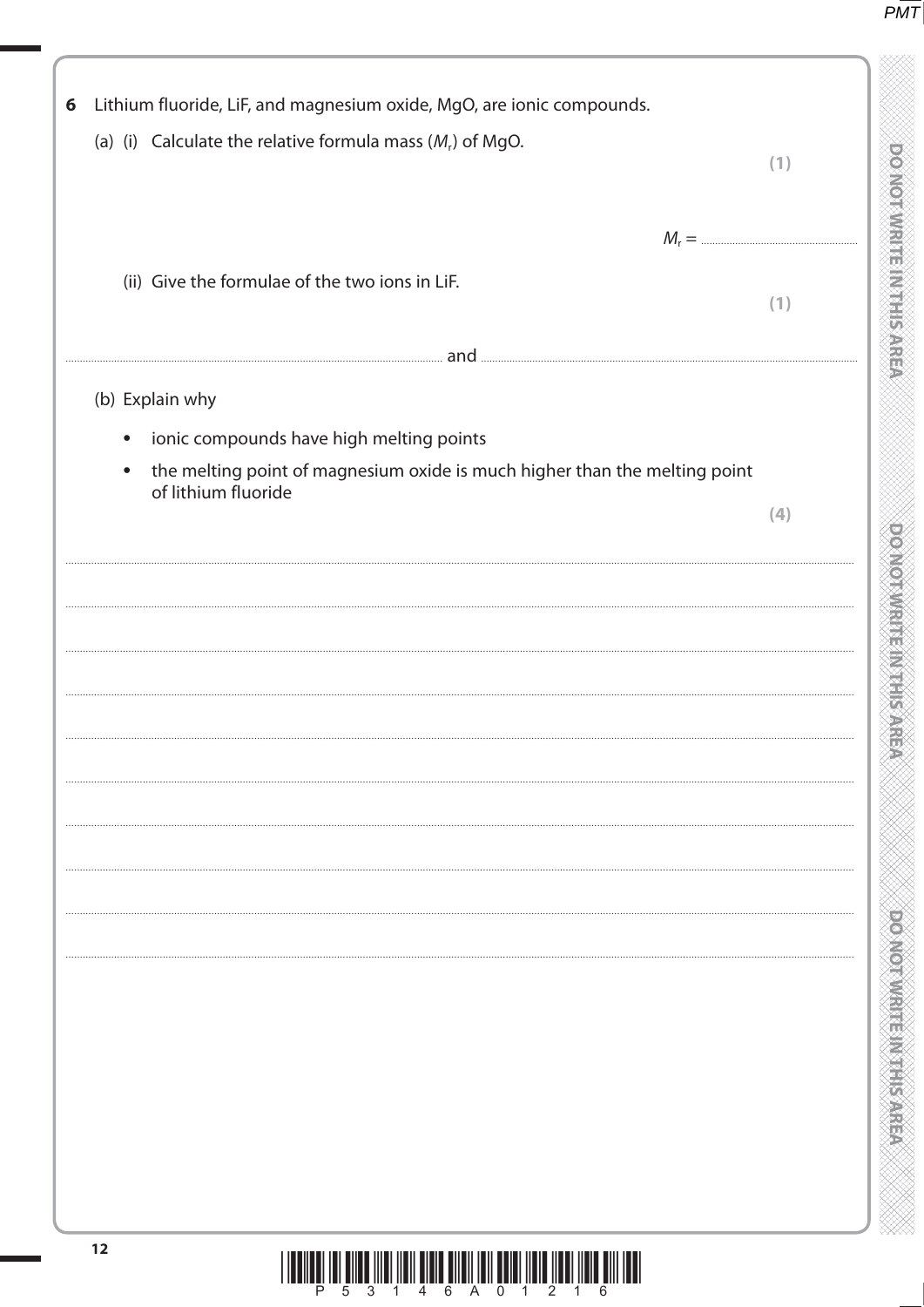| (c) Explain why ionic compounds do not conduct electricity when solid, but do conduct<br>electricity when molten or in aqueous solution. |                                  |
|------------------------------------------------------------------------------------------------------------------------------------------|----------------------------------|
|                                                                                                                                          | (2)                              |
|                                                                                                                                          |                                  |
|                                                                                                                                          |                                  |
|                                                                                                                                          |                                  |
|                                                                                                                                          |                                  |
|                                                                                                                                          |                                  |
|                                                                                                                                          |                                  |
|                                                                                                                                          | (Total for Question 6 = 8 marks) |
|                                                                                                                                          |                                  |
|                                                                                                                                          |                                  |
|                                                                                                                                          |                                  |
|                                                                                                                                          |                                  |
|                                                                                                                                          |                                  |
|                                                                                                                                          |                                  |
|                                                                                                                                          |                                  |
|                                                                                                                                          |                                  |
|                                                                                                                                          |                                  |
|                                                                                                                                          |                                  |
|                                                                                                                                          |                                  |
|                                                                                                                                          |                                  |
|                                                                                                                                          |                                  |
|                                                                                                                                          |                                  |
|                                                                                                                                          |                                  |
|                                                                                                                                          |                                  |
|                                                                                                                                          |                                  |
|                                                                                                                                          |                                  |
|                                                                                                                                          |                                  |
|                                                                                                                                          |                                  |
|                                                                                                                                          | 13                               |

**DONOT WRITEIN THIS AREA** 

**DONOT WRITEIN THIS AREA** 

**PONOTWRITEINING AREA**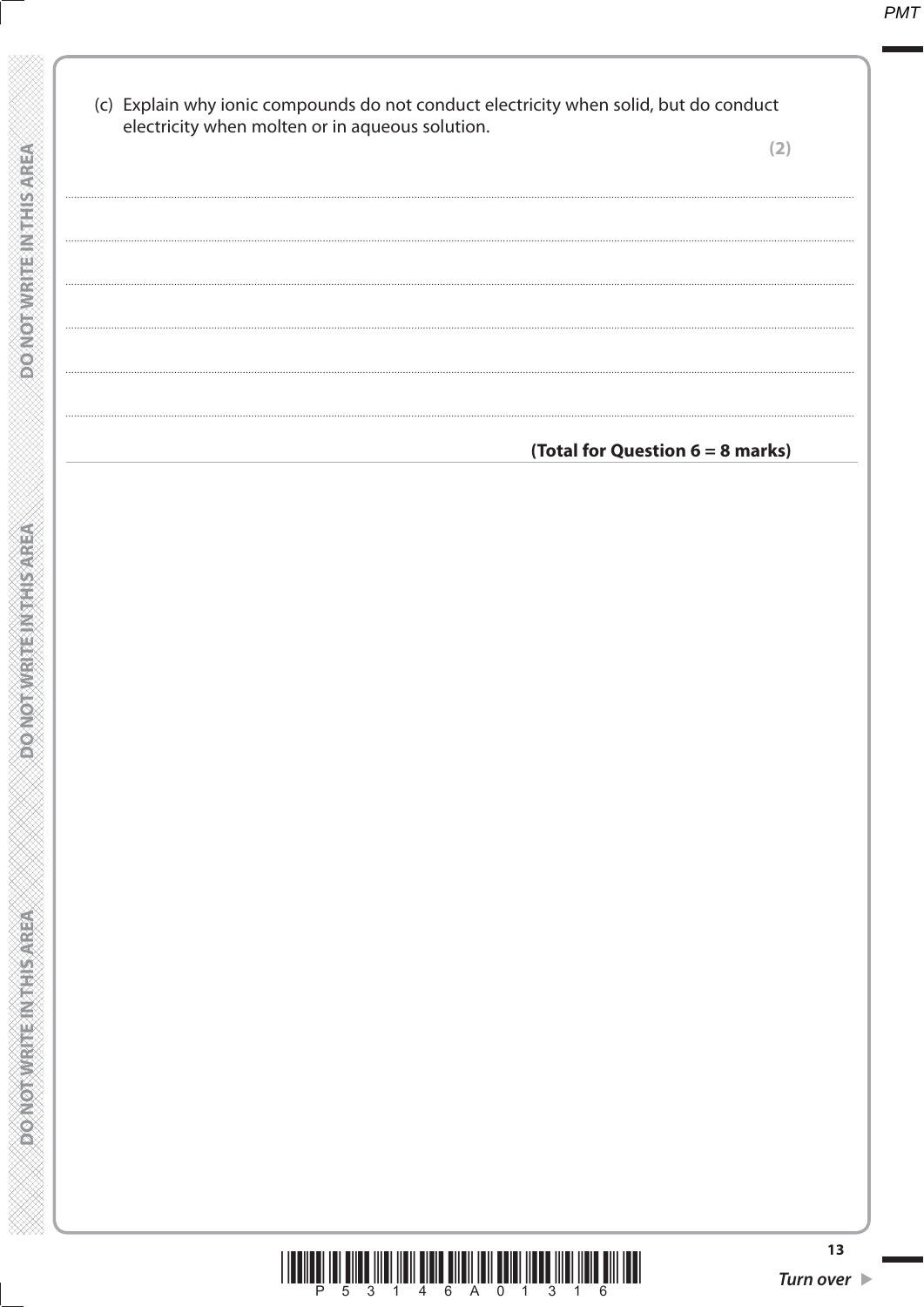

\*P53146A01416\*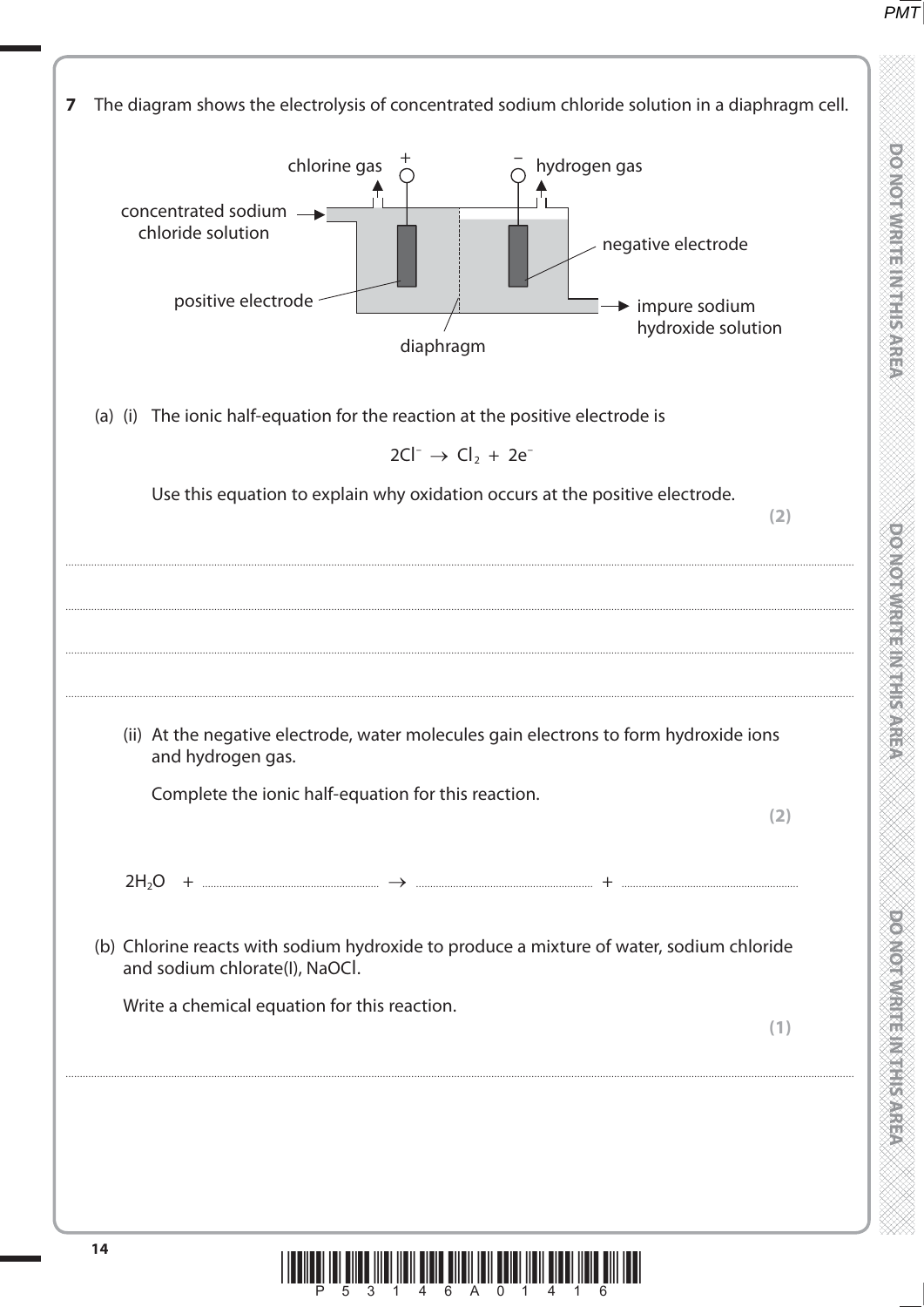(c) Chlorine is used in the manufacture of the addition polymer poly(chloroethene). (i) Explain how an addition polymer is formed from its monomers.  $(2)$ (ii) Complete this equation by drawing the displayed formula of poly(chloroethene).  $(2)$  $Cl$  $\overline{n}$ (Total for Question 7 = 9 marks) **TOTAL FOR PAPER = 60 MARKS**  $15$ <u>hii III ilmi ilmi ilmi ilmi elini vul elini ilmi elini ilmi elli IIII </u>

**DO NOT WRITE INTHIS AREA** 

**PONOTWERENTHISKEP** 

**Market Hammer and Row of World**